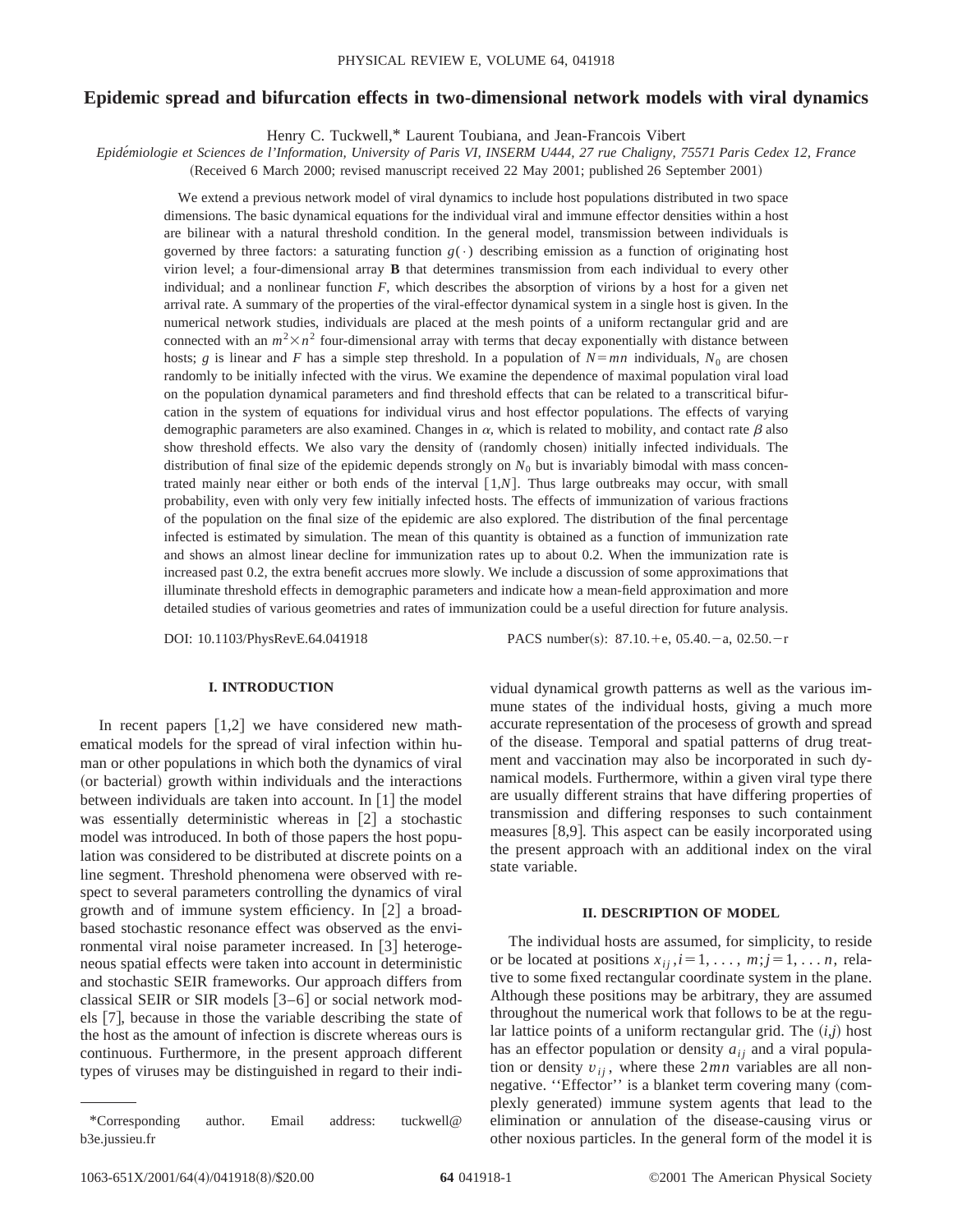assumed that the following differential equations govern the evolution of the system for given initial conditions:

$$
\frac{da_{ij}}{dt} = \lambda_{ij} - \mu_{ij}a_{ij} + \epsilon_{ij}a_{ij}v_{ij},
$$
\n(1)

$$
\frac{dv_{ij}}{dt} = r_{ij}v_{ij} \left( 1 - \frac{v_{ij}}{k_{ij}} \right) - \gamma_{ij}a_{ij}v_{ij}
$$

$$
+ F \left[ \sum_{i'} \sum_{j'} \beta_{i'j',ij} g(v_{i'j'}) \right].
$$
 (2)

The parameters have the following meanings for individual  $(i,j)$ : $\lambda_{ij}$  is the rate of production and/or transport of effectors,  $\mu_{ij}$  is the death (clearance) rate of effectors,  $\epsilon_{ij}$  is the rate of production of effectors in response to a unit viral population,  $r_{ij}$  is the intrinsic growth rate (measure of "virulence'' and referred to as the virulence parameter) of the viral population,  $k_{ij}$  is the saturation value of the viral population, and  $\gamma_{ij}$  is the clearance rate of virus particles. The quantities  $\beta_{i'j',i,j}, i', i = 1, ..., m; j', j = 1, ..., n$  are the viral transmission rates from individual  $(i', j')$  to individual  $(i,j)$ .  $F(\cdot)$  is a possibly nonlinear function that incorporates the ability of the target individual to absorb virions when they arrive at a certain rate. This could also depend on  $(i, j)$ but is assumed to be the same for all individuals. The amount of virus emitted from the host  $(i', j')$ , when his viral level is  $v_i v_j$ , is  $g(v_i v_j)$ . It is likely that in reality *g* is an increasing yet saturating function of its argument, such as  $g(x)=1$  $-e^{-x}$  in scaled form. Thus in summary the general form of transmission process has three components: *g* describes the amount emitted from any host; the quantities  $\beta_{i'j',ij}$  determine the rate of transmission of the emissions to other hosts; and *F* determines the amount absorbed into a target host.

#### **Simplifications in the numerical work**

In the numerical work we have made the strength of transmission between individuals an exponentially decaying function of the distance between them with

$$
\beta_{i'j',ij} = \beta(1 - \delta_{i'j',ij}) \exp[-\alpha\sqrt{(i'-i)^2 + (j'-j)^2}],
$$
\n(3)

where  $\delta_{i'j',ji} = 1$  if  $i' = i$  and  $j' = j$  but is otherwise zero. This incorporates a truly spatial effect and represents an averaging of the effects of various members of the community on one another, as the distances between them fluctuate. Furthermore, the function *g* has been taken as linear, which should be accurate at small and modest virion densities. The function *F* has been assigned a threshold value such that  $F(x)$  is zero for arguments less than a critical value, as described fully in Ref. [1]. That is, we may put  $F(x) = H(x)$  $-x<sub>crit</sub>$ , where  $x<sub>crit</sub>$  is the critical rate at which virions must arrive at an uninfected individual in order to instigate a sustained infection. The value of  $k_{ij}$  has been set at infinity. Thus Eq.  $(2)$  becomes simply

$$
\frac{dv_{ij}}{dt} = r_{ij}v_{ij} - \gamma_{ij}a_{ij}v_{ij} + F\left[\sum_{i'} \sum_{j'} \beta_{i'j',ij}v_{i'j'}\right].
$$
 (4)

# **III. THE VIRAL-EFFECTOR SYSTEM IN ONE INDIVIDUAL**

The properties of the above viral network clearly depend both on the individual dynamical responses to the arrival of virions and to the manner in which the populations of virions within individuals are connected. It is therefore useful to consider in some detail the properties of the viral-effector system in one individual. Indeed, it will be seen that a considerable part of the network behavior is explained by such a consideration of the corresponding system for one individual. The latter is simply

$$
\frac{da}{dt} = \lambda - \mu a + \epsilon a v,\tag{5}
$$

$$
\frac{dv}{dt} = rv - \gamma av,\tag{6}
$$

and has been analyzed in detail, along with various models for human immunodeficiency virus-1, in Ref.  $[10]$ . Note that the case  $\lambda = 0$  gives the classical Lokta-Volterra system [11]. There are two critical points,  $P_1 = (\lambda/\mu, 0)$  and  $P_2$  $=$  $(r/\gamma, [\mu r - \lambda \gamma]/\epsilon r)$ . The eigenvalues associated with *P*<sub>1</sub> are  $\lambda_1 = -\mu$  and  $\lambda_2 = r - (\lambda \gamma)/\mu$ . If  $\lambda = 0$ , then  $\lambda_1 = -\mu$ and  $\lambda_2 = r$  so that the critical point is an unstable saddle point. If  $\lambda \neq 0$ , then  $P_1$  is an unstable saddle point if  $\lambda \gamma$  $\leq r\mu$  and an asymptotically stable node if  $\lambda \gamma > r\mu$ . The eigenvalues associated with  $P_2$  are

$$
\lambda_{1,2} = -\frac{1}{2r} \{ \gamma \lambda \pm \sqrt{(\gamma \lambda)^2 + 4r^2 (\gamma \lambda) - 4\mu r^3} \}.
$$

If  $\lambda = 0$  the eigenvalues are  $\lambda_1 = -i\sqrt{\mu r}$  and  $\lambda_2 = i\sqrt{\mu r}$ , so that  $P_2$  is a center. If  $\lambda \gamma > \mu r$ , then  $\lambda_1 < 0 < \lambda_2$  so that  $P_2$  is an unstable saddle point. If  $\lambda \gamma \leq \mu r$ , then there are two distinct possibilities: (a)  $4r^2/(\lambda \gamma)^2[\mu r - \gamma \lambda] \le 1$ . In this case, the eigenvalues are distinct and negative, which makes  $P_2$  and asymptotically stable node; (b)  $4r^2/(\lambda \gamma)^2[\mu r - \gamma \lambda] > 1$ . The eigenvalues are then a complex conjugate pair with a negative real part. Hence  $P_2$  is an asymptotically stable spiral point.

Now, if  $\lambda \gamma > \mu r$ , the point *P*<sub>2</sub> occurs at negative *v* and hence is not at a biologically relevant value. There is then just one meaningful critical point  $P_1$  on the *a* axis and this is an asymptotically stable node. Thus no matter where solutions start in the non-negative quadrant, they end up at  $P_1$ with zero virions and with  $a(\infty) = \lambda/\mu$  effectors. On the other hand, when  $\lambda \gamma \leq \mu r$ , there is an unstable saddle point on the *a* axis at  $P_1$  together with an equilibrium point  $P_2$  in the positive quadrant that is either an asymptotically stable node or an asymptotically stable spiral point. Then whenever the initial value  $v(0)$  is positive, regardless of whether  $a(0)$ is positive or zero, the system ends up at  $P_2$ . Thus in such cases it is impossible to end up with zero virions; an equi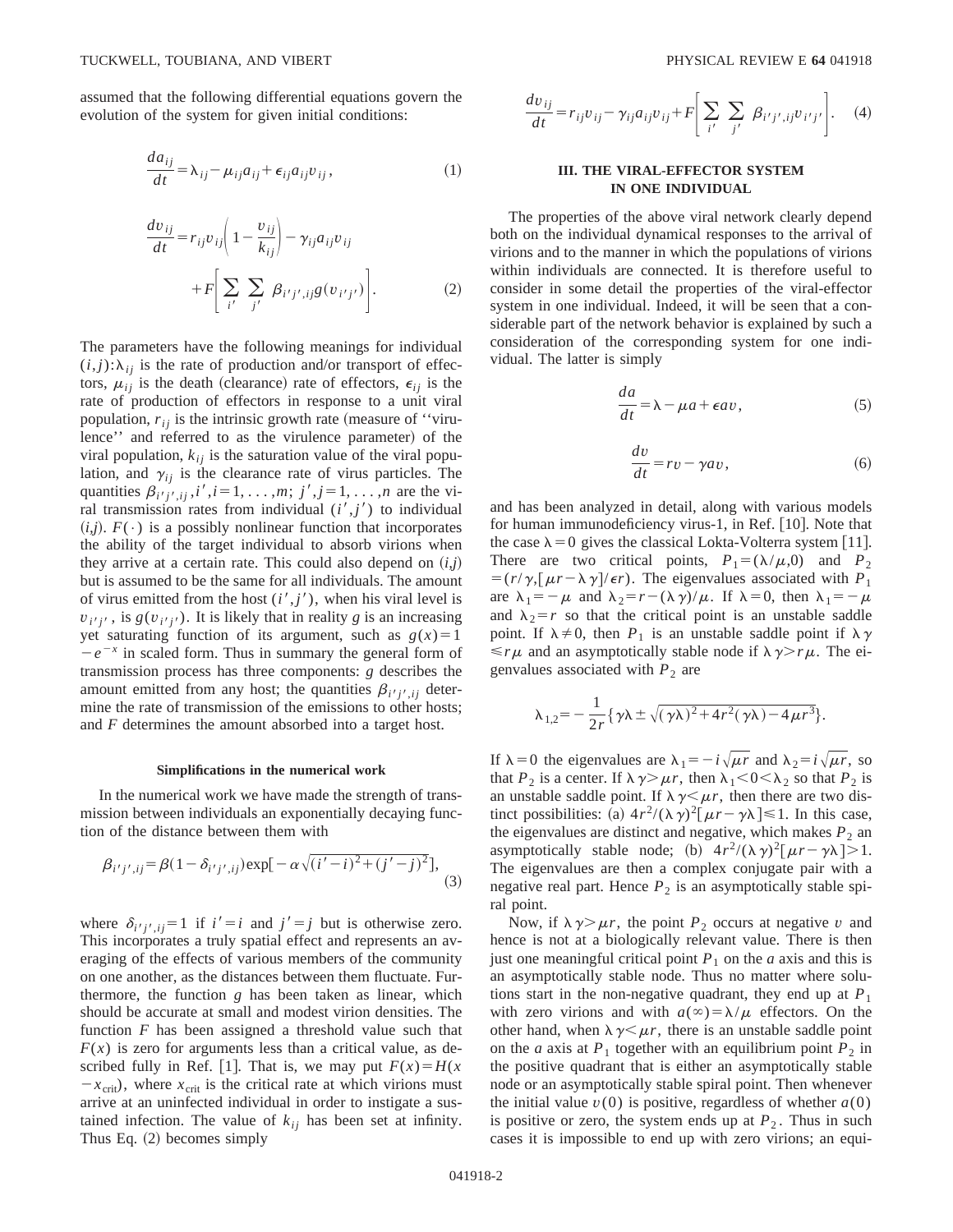librium is reached with  $r/\gamma$  effectors and  $(\mu r - \lambda \gamma)/\epsilon r$  virions. If  $\lambda$  is relatively small, the solutions undergo damped oscillations on their approach to  $P_2$ ; if  $\lambda$  is large enough solutions show no oscillatory behavior and proceed directly to  $P_2$ . At the critical value  $\lambda \gamma = r\mu$  where there is a change of stability of  $P_1$  and  $P_2$ , the two critical points coincide, both being located at  $(\lambda/\mu, 0)$  with  $P_2$  emerging as the asymptotically stable steady state for  $\lambda/\mu \le r/\gamma$ . Thus, there is a *transcritical bifurcation*, with  $P_2$  emerging as  $\lambda/\mu$  decreases below  $r/\gamma$ . This transcritical bifurcation plays a key role in understanding some of the threshold effects that will be seen below in the numerical results.

## **IV. NUMERICAL RESULTS FOR THE NETWORK**

In the numerical work, the standard set of immune and viral parameters are assumed to be the same for each individual. These values are based approximately on those that could be found for the influenza virus as explained in  $[1]$ :  $\lambda = 0.5$ ,  $\mu = 0.05$ ,  $\epsilon = 0.01$ ,  $r = 1$ , and  $\gamma = 0.1$ . This choice is at the bifurcation point for one individual so that  $P_1 = P_2$ . We distinguish the above parameters, which are called dynamical system parameters, from the following two parameters, which are called *demographic parameters* and which completely describe the four-dimensional array  $\beta_{i'j'}$ , These two parameters are:  $\alpha$ , which determines the spatial range of an infected host's emitted virions; and  $\beta$ , which measures the mean contact rate of individuals. Since a large value of  $\alpha$  implies limited influence, the reciprocal of  $\alpha$  can be used to quantify the *mobility* of the individuals in the sense of how far they travel within the population. Thus the model is more versatile than ones in which contact is restricted to nearest neighbors only as in  $[12]$ .

# **A. Dynamical system parameters**

There are five intrinsic dynamical system parameters  $\lambda$ ,  $\mu$ ,  $\epsilon$ , *r*, and  $\gamma$ ; and the superimposed dynamical parameters  $v_c$ , the threshold virion level for viral growth in any host and the starting value  $v(0)$  of that growth  $|1|$ . The latter two parameters are kept fixed throughout this article. We first show in Fig.  $1(a)$ , the maximum mean virion level

$$
\bar{v}_{\text{max}} = \max_{t \ge 0} \frac{1}{N} \sum_{i} \sum_{j} v_{ij}(t)
$$

across the population versus the effector source parameter  $\lambda$ that is a measure of the tone or state of the host immune system. These results are based on one trial for each  $\lambda$  with the same initial configuration of 40 infected individuals, randomly chosen in a population on a square 40 by 40 lattice at a rate therefore of 2.5%. It can be seen that for values of  $\lambda$ greater than 0.35, the degree of viral growth and spread is relatively very small. As  $\lambda$  decreases through 0.35, there occurs a sharp increase in the overall viral level throughout the population with a rapid rise until  $\lambda$ =0.46 and further decreases result in a steady rise in maximum mean virion level. The threshold effect is explicable in terms of the transcritical bifurcation in the effector-virus system for one individual



FIG. 1. (a) The maximum mean virion level across the population in one trial as the immune parameter  $\lambda$  varies. The remaining parameter values are the standard set—see text. Based on influenza data, units of time are approximately 5 h and for virus particles approximately  $10^{11}$ /ml of infected tissue. (b) Three-dimensional representation of the time courses of the mean virion level across the population for various  $\lambda$ , from which are extracted the maxima shown in Fig. 1(a). The actual values of  $\lambda$  and the units are as in Fig.  $1(a)$ .

that, with the parameters used here, occurs in fact at  $\lambda$  $=0.5$ . For the network, the change point is slightly displaced in the direction of larger values of  $\lambda$ . In individuals the orbits are qualitatively different on either side of the bifurcation point. For large  $\lambda$ , the steady state is with zero virions whereas for values of  $\lambda$ <0.5, the final approach is to a critical point with a positive virion level.

The actual time courses of the mean virion density across the population in one trial,  $\bar{v}(t)=(1/N)\sum_{i}\sum_{i}v_{i}(t)$ , for various  $\lambda$  are shown in the three-dimensional plot of Fig. 1(b). One can see clearly the differences in the trajectories on either side of the bifurcation point for the viral-effector system in one individual. At the smaller values of  $\lambda$  there are apparent slow and gentle oscillations in  $\bar{v}(t)$  that may reflect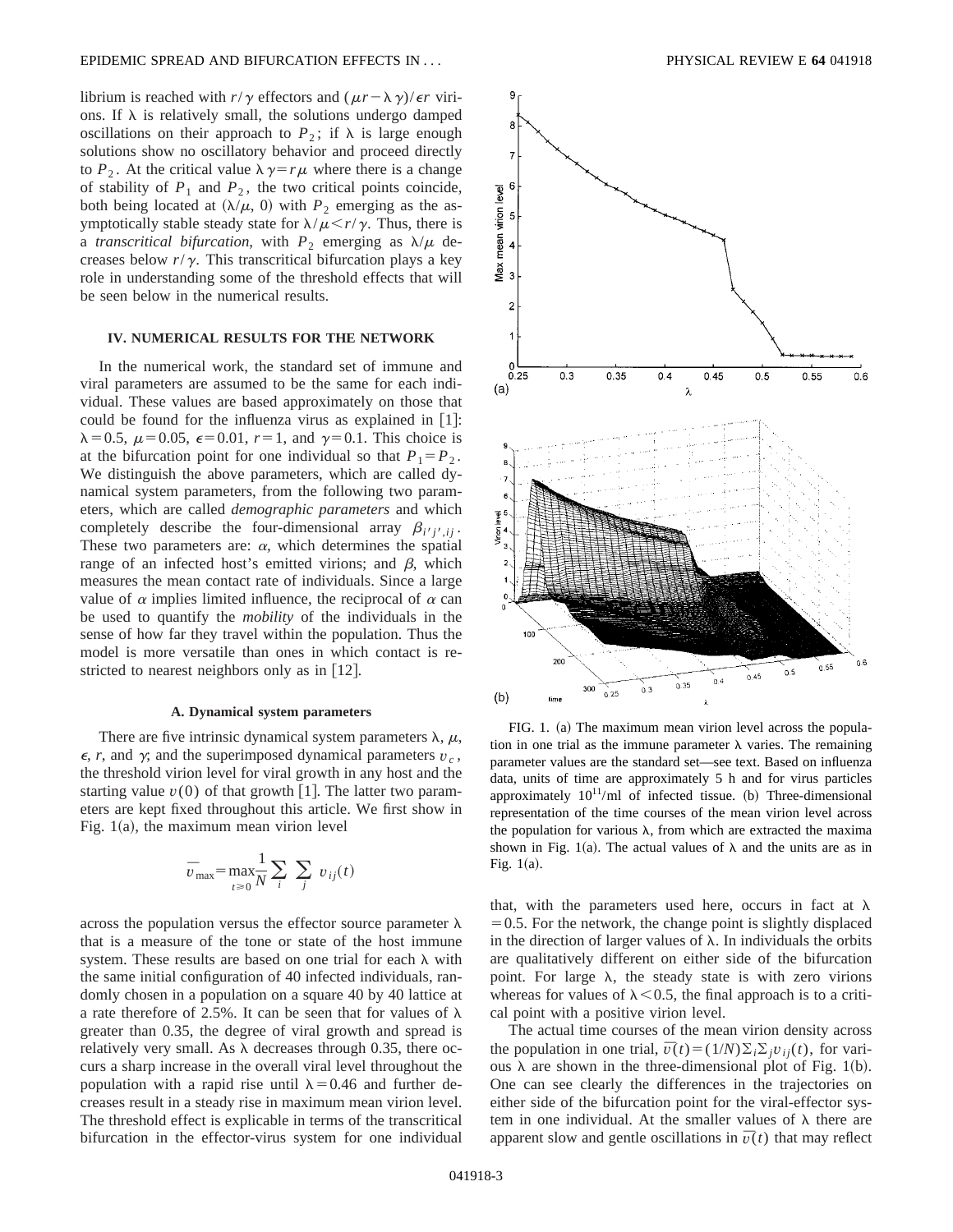the oscillations in the individual host viral levels, though the latter are not expected to be synchronized. These results were obtained with the remaining intrinsic dynamical system parameters  $\mu$ ,  $\epsilon$ , r, and  $\gamma$ , at fixed values as given above. For different sets of values of these other parameters, the approximate threshold value of  $\lambda$  is, based on the birfurcation analysis for an individual,  $\lambda_c = \mu r / \gamma$ . There is no dependence on  $\epsilon$ , but this parameter determines the overall magnitude of the individual, and hence population, virion level through the asymptotic value of  $v_{i}(t)$  at the equilibrium point  $P_2 = (r/\gamma \sqrt{\mu r - \lambda \gamma})/\epsilon r$ .

Results obtained when *r* was varied from the standard value of unity show a similar sharp threshold effect as was found in  $[1]$  in one space dimension. This can be seen in Fig.  $2(a)$ , where the mean maximum virion level is plotted for values of *r* from 0.5 to 1.5. The threshold effect is seen to be sharper than that for  $\lambda$ , which implies a greater sensitivity to this parameter with respect to the degree of invasion of the host population. Now, since it is possible that the number of infected hosts could be large even with a small mean maximum virion level, we have examined also the distribution of the final size  $X_F$  of the epidemics that ensue for various values of *r* on either side of the critical value  $r_c \approx \lambda \gamma/\mu$  $=$  1. In Fig. 2(b) we show the histograms of the total numbers of infected individuals with the values of  $r=0.90, 0.97$ , 1.00, and 1.02. Here, 50 trials were performed for each value of *r* with randomly assigned configurations of 40 initially infected individuals. All other parameters were held at the standard values. It can be seen that the nature of the distribution of  $X_F$  is very different for these four values of *r*. With  $r=0.9$ , the distribution is fairly tightly concentrated at values less than 100; for  $r=0.97$  the distribution is somewhat more spread out and fairly uniformly concentrated at values less than 200; then at  $r=1.00$  a very different situation ensues with all the mass concentrated at large values between 1200 and 1600; and finally, with  $r=1.02$ , there is no mass except at the maximum value of  $X_F = N = 1600$ . The variation with respect to changes in  $r$  is further highlighted in Fig. 2(c). Here the mean value of  $X_F$  is plotted against *r* for many values of *r* on either side of  $r_c$ . There is a very abrupt increase in  $E(X_F)$  near  $r=1$ . Furthermore, it can be seen by comparing Figs.  $2(a)$  and  $2(c)$  that as *r* increases beyond 1.02,  $E(X_F)$  does not (cannot) increase even though the maximum mean virion level is still increasing. This difference arises because the term *infected* does not distinguish degrees of infection. Results obtained by varying the remaining dynamical system parameters are not reproduced here. Rather, we proceed to an examination of the effects of changes in what we call demographic parameters as these are more pertinent to network effects.

#### **B. Demographic parameters**

We will first ascertain the quantitative effects of changes in the parameter  $\alpha$ , which determines the extent of the spatial spread of viruses from any infected individual, and which we call the mobility parameter—large values of  $\alpha$  corresponding to small mobility. Figure 3 shows a three-dimensional plot of the size of the epidemic, as measured by the total number of hosts that are touched by the disease (virus) throughout the time course of the numerical experiment. The two independent variables in this figure are  $\alpha$  and the initial number  $N_0$ of infected individuals in a total population of  $N = 1600$ . For each of the 49 combinations of  $N_0$  and  $\alpha$ , 40 trials were performed, with a randomly chosen initial configuration of infected hosts. The mean size of the epidemic obtained shows for each value of  $N_0$  a relatively abrupt threshold as  $\alpha$ decreases (i.e., mobility increases). For the values of  $N_0$  used here, the critical value  $\alpha_c$  lies between 0.8 and 0.85, and is a slowly increasing function of  $N_0$ . Thus when  $N_0 = 10$ , we have  $\alpha_c \approx 0.8$ , whereas when  $N_0 = 40$ , we have  $\alpha_c \approx 0.85$ . This behavior is easily accounted for by observing that a large epidemic may occur even if the density of initially infected individuals is small, providing the mobility of individuals and hence their domain of influence is large (small  $\alpha$ ).

We have also varied the demographic parameter  $\beta$ , which reflects the frequencies of collision between individual hosts. As indicated by the analysis below, this parameter shows a threshold effect. This can be seen by inspection of Figs.  $4(a)$ and  $4(b)$ . In the first of these figures we see a threedimensional plot of population mean virion level (one trial) vs time for various values of  $\beta$ . Many values were employed near  $\beta$ =0.01 to examine any fine structure that might exist in the neighborhood of that value. In each of these simulations, the same initial configuration of infected hosts is employed. It can be seen how very differently the system behaves as  $\beta$  decreases away from 0.01. At the latter value a rapid and large upsurge occurs in the population virion level followed by an at first rapid, then relatively slow, decay phase. With not very much smaller contact rates there are a few undulations in virion level but these have small and decreasing amplitudes and it could be said that no epidemic occurs. These phenomena are further highlighted in Fig.  $4(b)$ where we plot two properties of the population response against  $\beta$ , now on a linear scale. The solid curve shows the maximum population mean virion level whereas the dash-dot curve gives the time (divided by  $10$ ) at which the maximum was attained. An almost discontinuous change in the time to maximum occurs just to the left of  $\beta$ =0.01, whereupon this quantity declines at first rapidly then slowly as the contact rate increases.

The final demographic parameter we have varied is the number  $N_0$  of initially infected individuals; the distribution of such individuals is always assumed in the simulations to be random across the population. Of primary interest is the form of the probability distribution of the final size of the epidemic so in Fig.  $5(a)$  we show the histograms of this random variable for various values of  $N_0$  obtained from 50 simulations. When the initial fraction of infected individuals is very small at 0.0625% with  $N_0 = 10$ , the distribution of final sizes is concentrated at small values with a small amount of mass between about 1000 and the maximum number (recall  $N=1600$ ). With a relatively small increase to  $N_0$ =15, half of the mass is at very small sizes and we see that the probability of a major outbreak is roughly 0.5. When  $N_0$ =20, so that slightly more than 1% of the population is initially infected, the probability of a significant epidemic is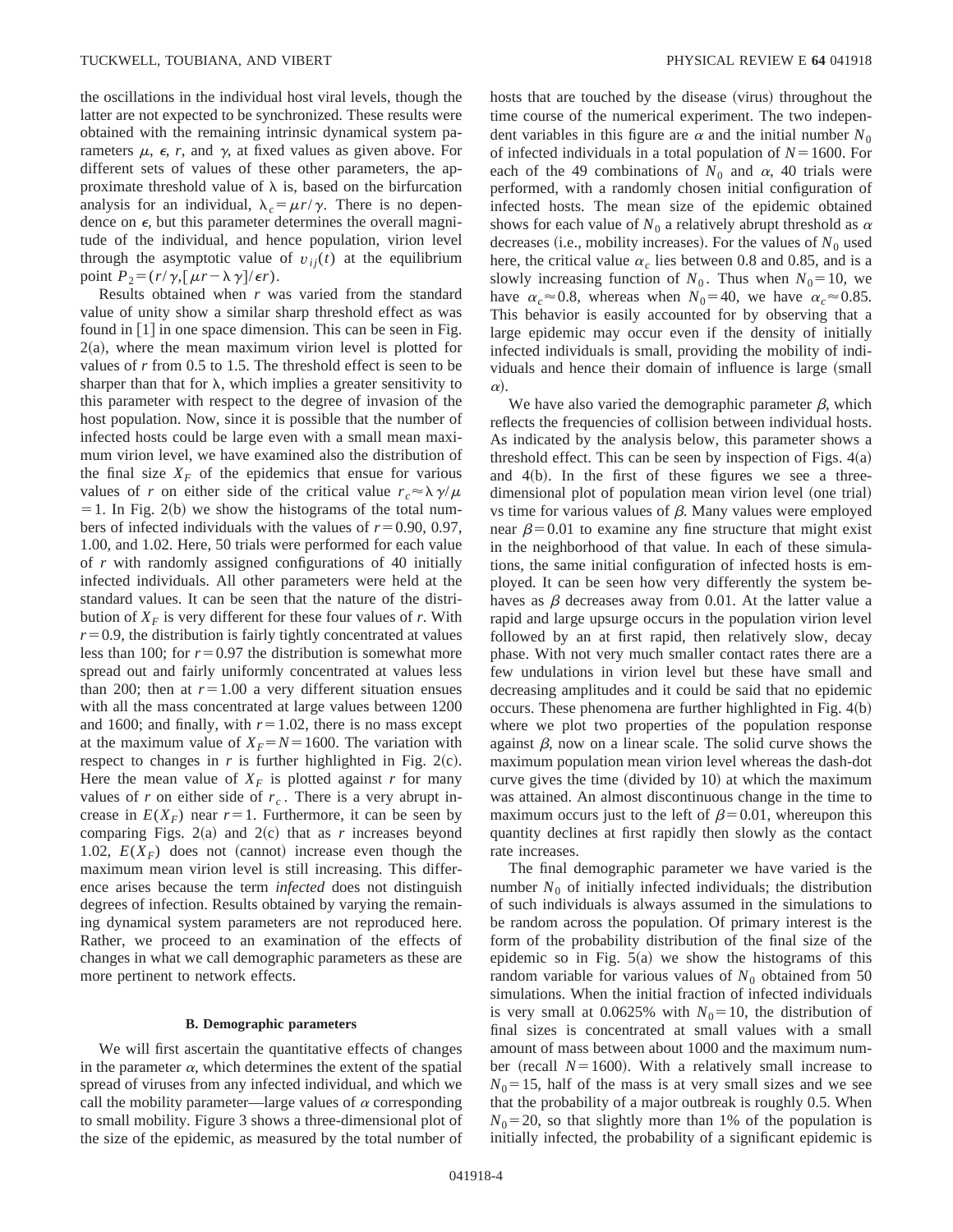

FIG. 2. (a) The maximum mean virion level across the population in one trial as the viral growth rate parameter  $r$  (per unit time) varies. The remaining parameter values are those of the standard set. Units of time are approximately 5 h and for virus particles approximately  $10^{11}$ /ml of infected tissue. (b) Histograms of total numbers  $X_F$  of infected individuals for various values of the viral growth rate parameter  $r$  (per unit time), so chosen to lie on either side of the critical (bifurcation) value. Histograms obtained from  $50$ trials with random assignments of 40 initially infected individuals in a total population of 1600. (c) Mean value of  $X_F$  plotted against  $r$  (per unit time). Same set up as in Fig. 2(b) but with more data points.



FIG. 3. Three-dimensional representation of mean final size,  $E(X_F)$ , of the epidemic as the initial number of infected individuals  $(N_0)$  and the mobility parameter  $(\alpha,$  dimensionless or per unit distance between individuals) vary. Results based on 40 trials for each of the values of  $N_0$  and  $\alpha$ .

increased to about 0.75 and when  $N_0$ =40, a major event is certain and in fact the probability is close to one that nearly the entire population will be infected. For a more complete set of values of  $N_0$ , the mean final size of the infected population is shown plotted against this variable in Fig.  $5(b)$ . The increase in mean size is fairly smooth and saturating with no threshold effect. The saturation point at which increases in *N*<sup>0</sup> cause no further increase in mean epidemic occurs at about  $N_0$ =60. That is, if a critical mass of about 3.75% or more of the population is infected initially, then the entire population will end up being infected. However, it must be borne in mind that this result is based on nonstochastic dynamics, the only random component in the present analysis being in the choice of the initially infected individuals. When  $N_0$  is small, the only factor (here) that determines whether or not a major outbreak occurs is the pattern of the geometrical arrangement of the initially infected hosts.

### **C. Effects of immunization**

A very important aspect of the theory of epidemics is the effectiveness of programs of immunization. Extensive field monitoring programs are in progress to aid in an assessment of the results of patterns of influenza vaccination  $[13]$ . As is well known, some such programs have been very successful in eliminating or nearly eliminating some diseases, such as poliomyelitis and smallpox. Within the framework of a spatial model that includes both effector and viral dynamics, there are several ways in which one could attempt to ascertain the effects of immunization. We have chosen to represents an immunized individual as one who has on a prior occasion encountered the virus pertinent to the disease under consideration. We assume therefore that the effector level in an immunized host is equal to the equilibrium value that would have been attained had the virus run its course of growth and equilibration in that individual. With the standard set of parameters this means that if individual  $(i,j)$  is immunized, then  $\alpha_{ij}(0) = \lambda/\mu = 10$  since we assume that orbits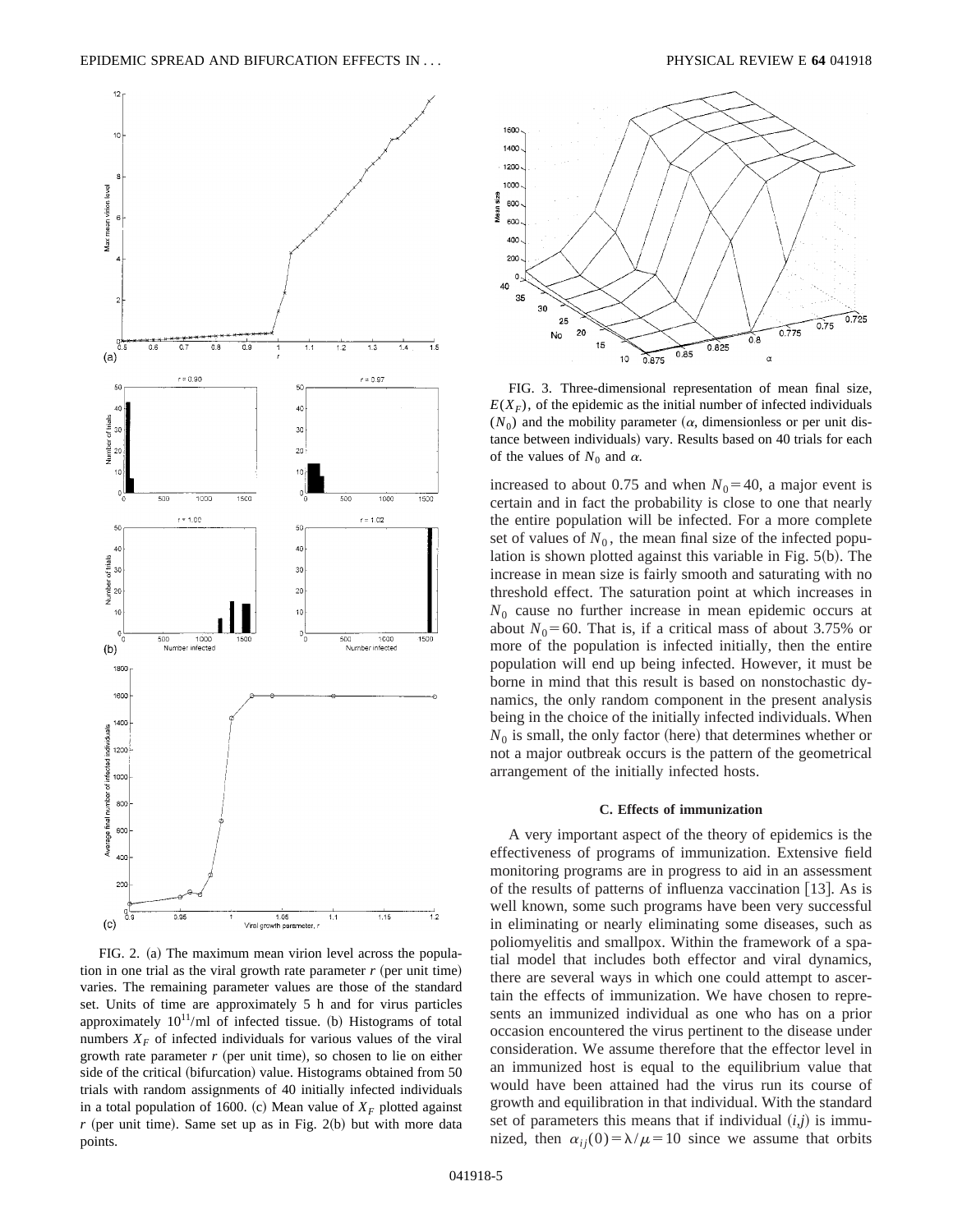

FIG. 4. (a) Mean population virion level plotted against time and contact rate parameter  $\beta$  (per unit time). Units of time and virion level here and in Fig.  $4(b)$  as in Figs. 1(a) and 1(b). (b) Maximum population mean virion level (solid curve) and time (divided by  $10$ ) to maximum (dash-dot curve) vs contact rate parameter  $\beta$  (per unit time).

end up at  $P_1$ . We thus chose, as in the previous simulations, a random selection of  $N_0$ =40 initially infected individuals. We call the immunization rate  $\rho$  and let this be the rate of immunization of the individuals who are not initially infected. Thus, since immunized individuals are protected, they are excluded when we determine the infection rate of the remaining  $S = (N - N_0)(1 - \rho)$  susceptible individuals and express this as a percentage. The results for the 50 simulations with each immunization rate are shown in Figs.  $6(a)$ and  $6(b)$ . The histograms of the percentage infected for six values of  $\rho$  from 0.02 to 0.4 are shown in Fig. 6(a). The transition from low to high immunization rate is smooth with nearly all the mass at unity when the immunization rate is negligible and nearly all the mass near zero when the immunization rate is 0.4. The mean of such distributions is plotted against  $\rho$  in Fig. 6(b). Again one sees a fairly smooth depen-



FIG. 5. (a) Histograms of final size of epidemic for four values of  $N_0$ , the initial number of infected individuals. In each case 50 trials were performed. (b) Showing the mean final size vs  $N_0$ , for a broad range of number of initially infected individuals.

dence on  $\rho$ , the form of the curve being almost linearly decreasing for values of  $\rho$  from 0 to 0.2.

#### **V. APPROXIMATIONS AND A MEAN-FIELD APPROACH**

The mathematical model considered here for the spread and growth of a virus throughout a population of hosts differs qualitatively from previous approaches. For example, in early lattice models of epidemic spread  $[14]$  and in more recent SIR automata network models  $[15]$ , the set of states available at each lattice point is discrete and finite. The present model gives the states of the individuals as solutions of coupled systems of differential equations. In  $[14]$  and  $[15]$ a mean-field approach has been used in order to estimate long term behaviors of the networks, especially if there exists a unique steady state. An attempt at a similar approximation with the epidemic network model with viral dynamics described herein proceeds by assuming that each individual is not far from the mean for the system. That is,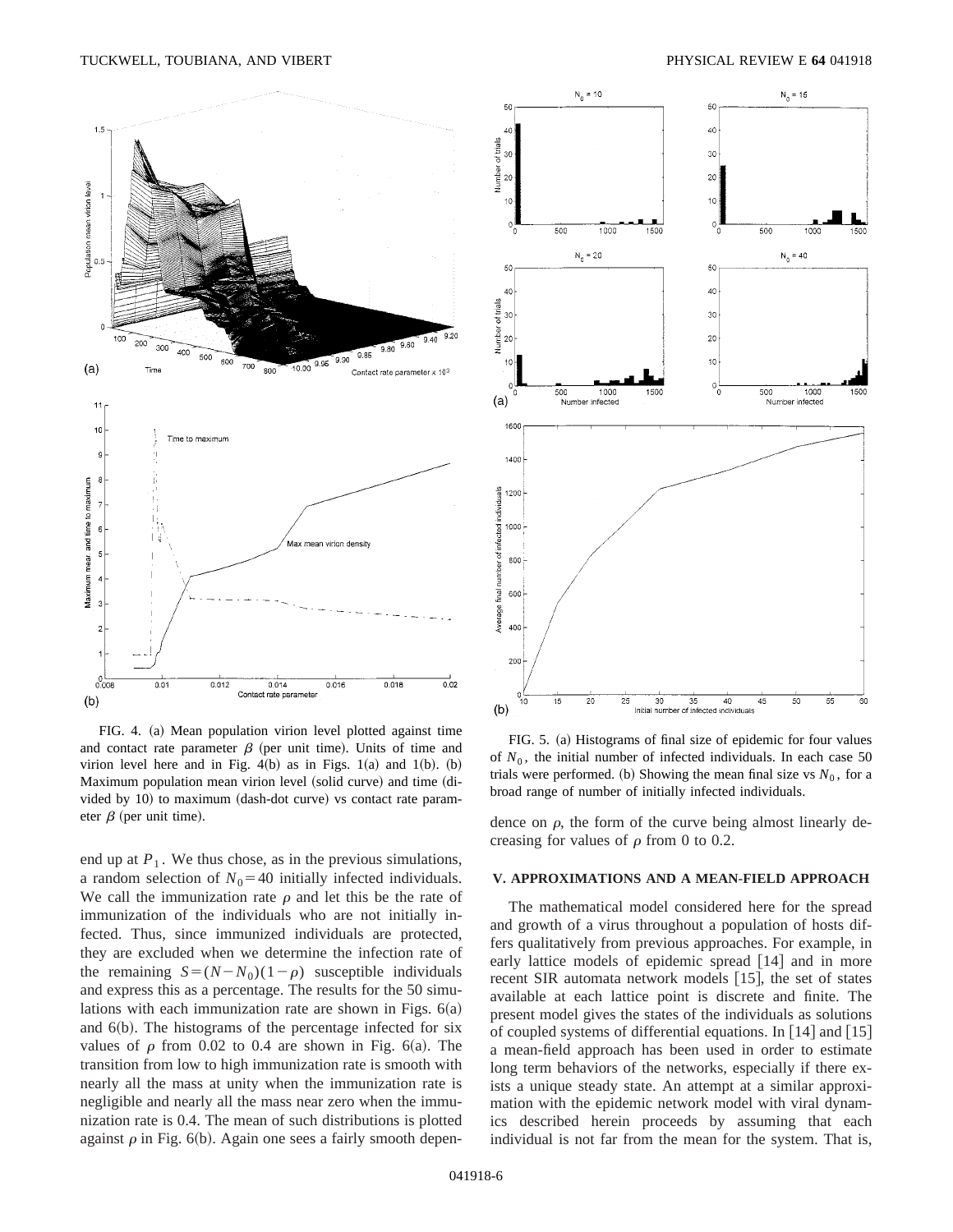![](_page_6_Figure_1.jpeg)

FIG.  $6.$  (a) Histograms of percentage (of those who could be infected) of finally infected individuals for various immunization rates,  $\rho$  (dimensionless). (b) Mean percentage (of those who could be infected) of finally infected individuals plotted against immunization rate  $\rho$  (dimensionless).

the  $a_{ij}$  and  $v_{ij}$  can be replaced by the average values  $\bar{a}$  and  $\bar{v}$ across the population. This may be expected to be approximately valid if the transmission of virus between members of the population is rapid. The latter occurs if the mobility of individuals is high that implies that the parameter  $\alpha$  is close to zero. In such a case we have approximately

$$
\frac{d\bar{a}}{dt} = \lambda - \mu \bar{a} + \epsilon \bar{a}\bar{v},\tag{7a}
$$

$$
\frac{d\bar{v}}{dt} = [r + \beta(N-1)]\bar{v} - \gamma\bar{a}\bar{v},\tag{7b}
$$

where *N* is the total number of infected and uninfected individuals. Initial behavior may be studied by replacing *N* by  $N_0$ . The system  $(7a)$  and  $(7b)$  is easily solved numerically with a Runge-Kutta method.

The threshold effect as  $\alpha$  varies can be explained, heuristically, as follows. For simplicity, consider the onedimensional model  $[1,2]$ , with a linear emission function *g* so that

$$
\frac{dv_i}{dt} = r_i v_i - \gamma v_i a_i + \beta \sum_j v_j e^{-\alpha |i-j|}.
$$
 (8)

If  $\alpha$  is not too small, the dominant contributions to the sum in Eq.  $(8)$  are from the nearest neighbors so that, provided individual *i* is not at the edges of the population,

$$
\frac{dv_i}{dt} \approx r_i v_i - \gamma v_i a_i + \beta e^{-\alpha} [v_{i-1} + v_{i+1}].
$$

Further argument that  $v$  is roughly continuous in the sense that neighbors have approximately similar virion levels, leads to

$$
\frac{dv_i}{dt} \approx [r_i + 2\beta e^{-\alpha}]v_i - \gamma v_i a_i.
$$

This expression makes it evident that changes in the demographic parameters  $\alpha$  and  $\beta$  are essentially effective changes in the viral intrinsic growth rate parameter *r*. Hence, if with a given *r* the system is near a bifurcation point, then changes in  $\alpha$  and  $\beta$  may push the system to the other side of the bifurcation point. Thus, such changes in  $\alpha$  and  $\beta$  may lead to similar threshold phenomena as are found when *r* itself is varied.

## **VI. CONCLUSIONS**

A complete quantitative study of epidemics involves demographic components, which reflect properties of the host population and components that describe the dynamics of the invading organisms that are usually either virus particles or bacteria. Most of the previous studies have omitted the second of these components, as in the family of SIR or SEIR models. It is also necessary to include spatial distributions of hosts, which may be done via partial differential equations of the diffusion type  $[16]$ , or as integrodifferential equations  $[1]$ or in a discrete framework as employed in this paper. We have considered here a two-dimensional Cartesian system of hosts whose viral populations interact with one another via contact and transmission. The properties of the dynamical system describing the viral-effector system are very influential in determining the magnitude and time course of outbreaks of disease, and for this reason we have included a brief analysis of the virus-effector system in a single individual. Most relevant is the occurrence of a transcritical bifurcation that gives rise to threshold effects as effector and viral parameters change. In particular, we have determined the temporal evolution of the population virion level and the distribution of the total numbers of infected individuals as parameters vary on either side of the bifurcation. We have also examined these quantities as certain demographic parameters, such as contact rate, mobility, and the number of initially infected individuals change. Finally we have examined how immunization rate affects the final size of the epi